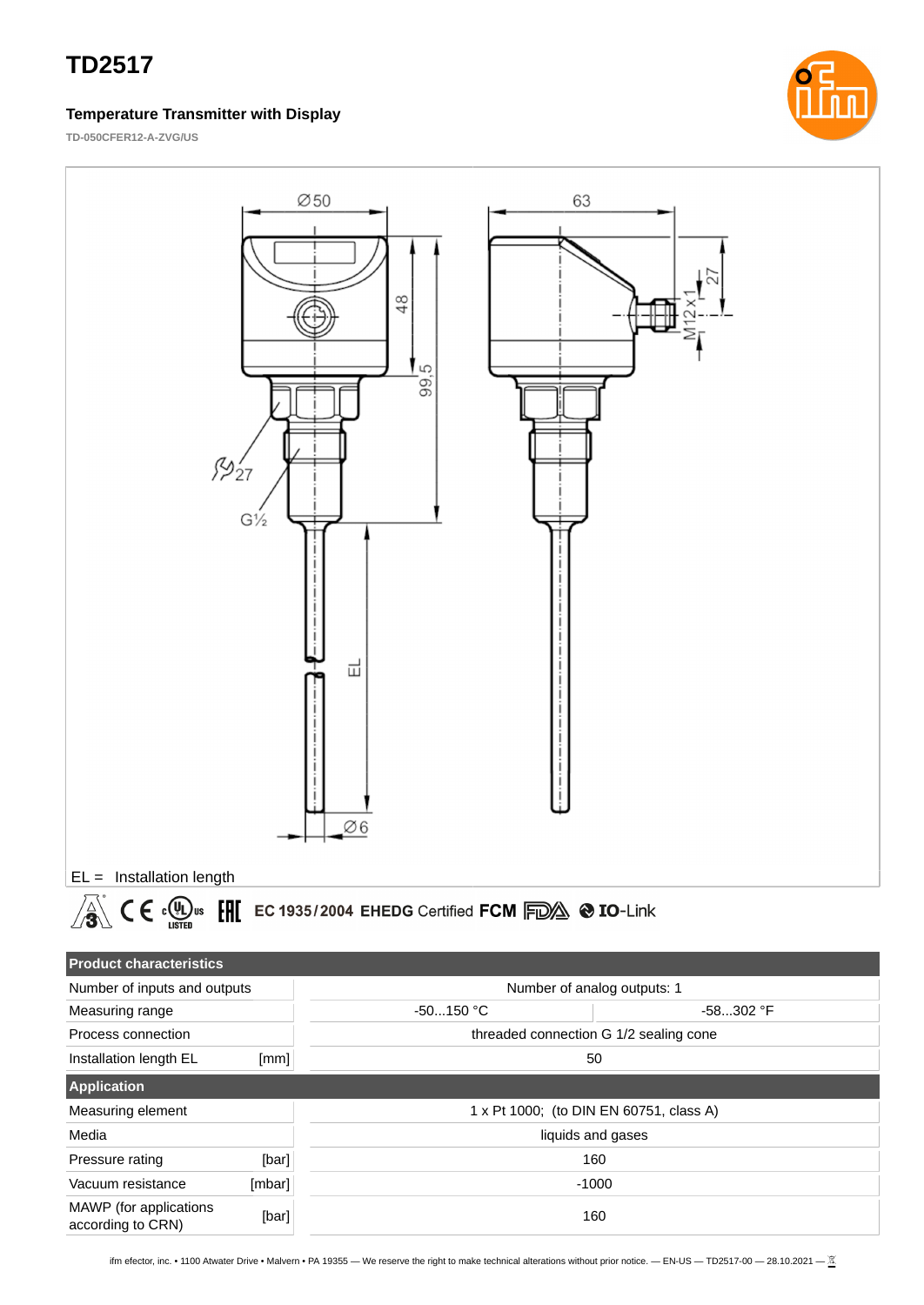### **Temperature Transmitter with Display**



**TD-050CFER12-A-ZVG/US**

| <b>Electrical data</b>         |            |                                                                          |  |  |
|--------------------------------|------------|--------------------------------------------------------------------------|--|--|
| Operating voltage              | [<]        | 1832 DC; (cULus - Class 2 source required)                               |  |  |
| Current consumption            | [mA]       | < 50                                                                     |  |  |
| Protection class               |            | Ш                                                                        |  |  |
| Reverse polarity protection    |            | yes                                                                      |  |  |
| Power-on delay time            | [s]        | 2                                                                        |  |  |
| Inputs / outputs               |            |                                                                          |  |  |
| Number of inputs and outputs   |            | Number of analog outputs: 1                                              |  |  |
| <b>Outputs</b>                 |            |                                                                          |  |  |
| Total number of outputs        |            | 1                                                                        |  |  |
| Output signal                  |            | analog signal; IO-Link; (configurable)                                   |  |  |
| Number of analog outputs       |            | 1                                                                        |  |  |
| Analog current output          | [MA]       | 420                                                                      |  |  |
| Max. load                      | $[\Omega]$ | 300                                                                      |  |  |
| Short-circuit protection       |            | yes                                                                      |  |  |
| Overload protection            |            | yes                                                                      |  |  |
| <b>Measuring/setting range</b> |            |                                                                          |  |  |
| Measuring range                |            | $-50150$ °C<br>-58302 °F                                                 |  |  |
| Factory setting                |            | 0100 °C                                                                  |  |  |
| Resolution                     |            |                                                                          |  |  |
| Resolution of analog output    | [K]        | 0.04                                                                     |  |  |
| Resolution of display          | [K]        | 0.1                                                                      |  |  |
| <b>Accuracy / deviations</b>   |            |                                                                          |  |  |
| Precision analog output        | [K]        | $\pm$ 0,3 + ( $\pm$ 0,1 % MS)                                            |  |  |
| Temperature coefficient        |            | 0,1; (In case of deviation from the reference condition 25 $^{\circ}$ C) |  |  |
| [% of the span $/$ 10 K]       |            |                                                                          |  |  |
| <b>Reaction times</b>          |            |                                                                          |  |  |
| Dynamic response T05 / T09     | $[<]$      | 1/3                                                                      |  |  |
| <b>Interfaces</b>              |            |                                                                          |  |  |
| Communication interface        |            | IO-Link                                                                  |  |  |
| Transmission type              |            | COM2 (38,4 kBaud)                                                        |  |  |
| IO-Link revision               |            | $1.1\,$                                                                  |  |  |
| <b>Operating conditions</b>    |            |                                                                          |  |  |
| Ambient temperature            | [°C]       | $-2580$                                                                  |  |  |
| Storage temperature            | [°C]       | $-40100$                                                                 |  |  |
| Protection                     |            | IP 67; IP 68; IP 69K                                                     |  |  |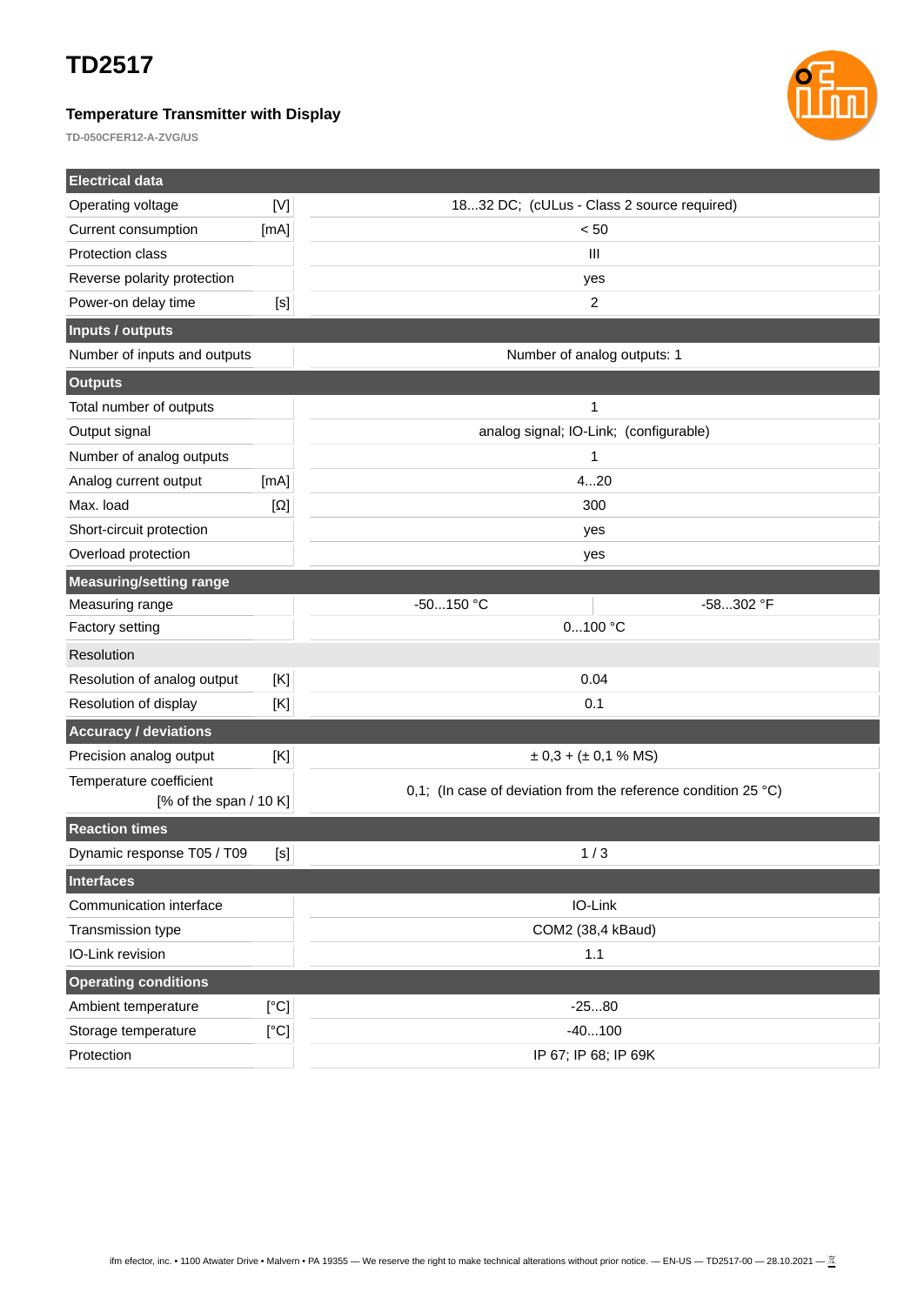**Tests / approvals**

### **Temperature Transmitter with Display**



**TD-050CFER12-A-ZVG/US**

| <b>Tests / approvals</b>                             |         |                                                                          |                                |  |
|------------------------------------------------------|---------|--------------------------------------------------------------------------|--------------------------------|--|
| <b>EMC</b>                                           |         | DIN EN 61000-6-2                                                         |                                |  |
|                                                      |         | DIN EN 61000-6-3                                                         |                                |  |
| Shock resistance                                     |         | DIN IEC 68-2-27                                                          | 50 g (11 ms)                   |  |
| Vibration resistance                                 |         | <b>DIN IEC 68-2-6</b>                                                    | 10 g (102000 Hz)               |  |
| <b>MTTF</b>                                          | [years] | 405                                                                      |                                |  |
| Note on approval                                     |         | Factory certificate available as download at www.factory-certificate.ifm |                                |  |
| UL approval                                          |         | UL approval number                                                       | K001                           |  |
| Mechanical data                                      |         |                                                                          |                                |  |
| Weight                                               | [g]     | 348                                                                      |                                |  |
| Material                                             |         | stainless steel (1.4404 / 316L); PEI; FKM                                |                                |  |
| Materials (wetted parts)                             |         | stainless steel (1.4404 / 316L) electropolished                          |                                |  |
| <b>Tightening torque</b>                             | [Nm]    | 3050                                                                     |                                |  |
| Process connection                                   |         | threaded connection G 1/2 sealing cone                                   |                                |  |
| Surface characteristics Ra/Rz<br>of the wetted parts |         | Ra: < 0.8                                                                |                                |  |
| Probe diameter                                       | [mm]    |                                                                          | 6                              |  |
| Installation length EL                               | [mm]    | 50                                                                       |                                |  |
| <b>Displays / operating elements</b>                 |         |                                                                          |                                |  |
| <b>Display</b>                                       |         |                                                                          | 7-segment LED display, 4-digit |  |
|                                                      |         |                                                                          | Display unit / status, °C / °F |  |
| <b>Remarks</b>                                       |         |                                                                          |                                |  |
| Remarks                                              |         | $MS = set measuring span$                                                |                                |  |
|                                                      |         | The values for accuracy apply to flowing water.                          |                                |  |
| Pack quantity                                        |         | 1 pcs.                                                                   |                                |  |
| <b>Electrical connection</b>                         |         |                                                                          |                                |  |
| Connector: 1 x M12                                   |         |                                                                          |                                |  |